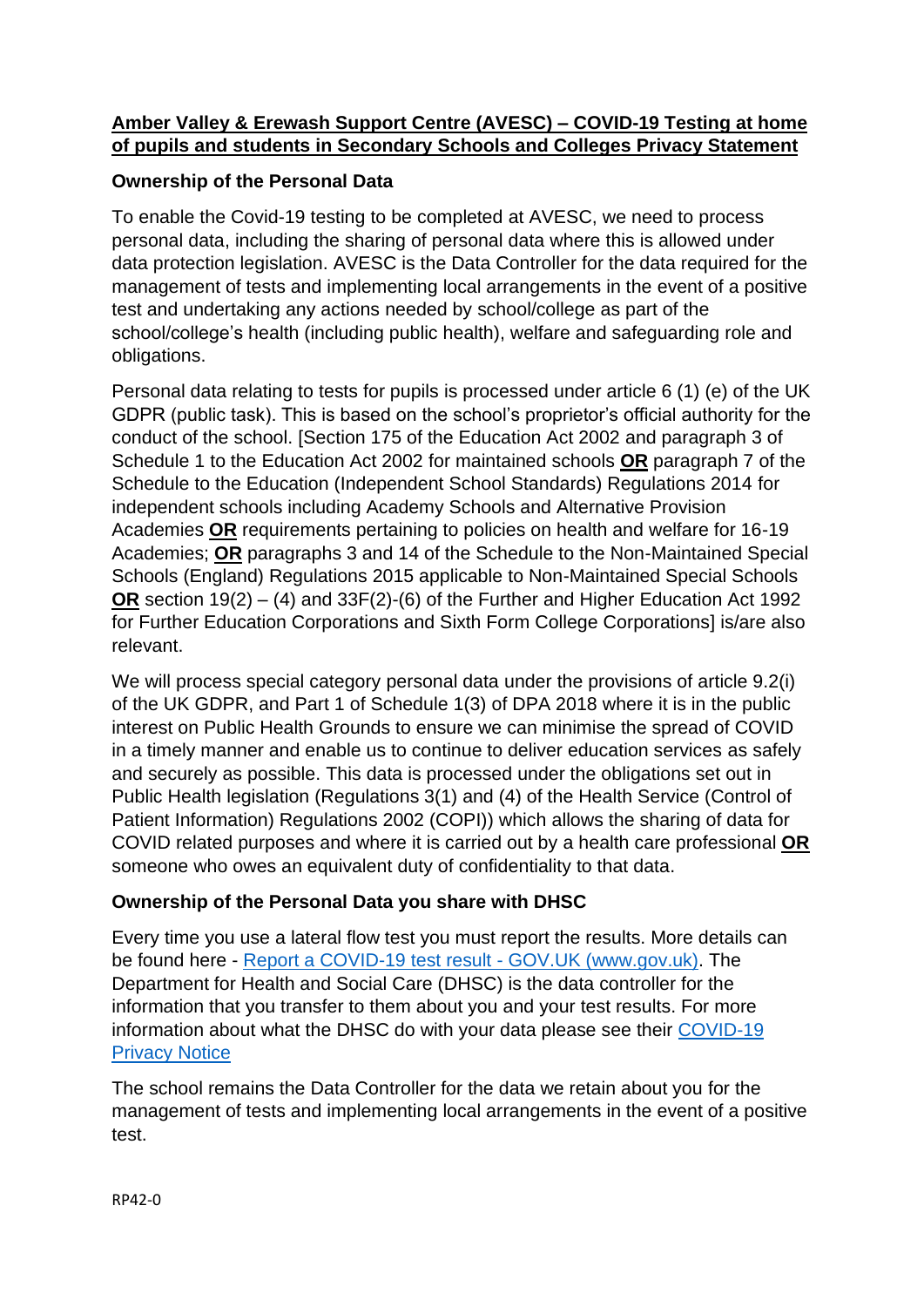You should read both this Privacy Notice and the DHSC COVID-19 Privacy Notice to understand how your personal data is used prior to taking a test.

## **Personal Data involved**

The following personal data is processed by the [school/college] in relation to your test:

- Name
- Unique code assigned to each individual test and which will become the primary reference number for the tests.
- Test result

For more information about what the DHSC do with your data please see their [COVID-19 Privacy Notice](https://www.gov.uk/government/publications/coronavirus-covid-19-testing-privacy-information)

## **How we store your personal information**

The school will maintain a test kit log which will record against your name details of the testing kit which has been provided to you. The school may also record Personal Data about you in its internal COVID-19 test register (the school's COVID-19 test register will not be shared with DHSC). This information will only be stored securely on locally managed systems with appropriate access controls in schools and will only be accessible to personnel involved in the management of tests and implementing local arrangements in the event of a positive test.

The school will retain its test kit log and COVID-19 test register for a period of twelve (12) months from the date of the last entries made by the school into them.

For more information about what the DHSC do with your data please see their [COVID-19 Privacy Notice](https://www.gov.uk/government/publications/coronavirus-covid-19-testing-privacy-information)

# **Processing of Personal Data Relating to Positive test results**

We will use this information to enact our own COVID isolation and control processes without telling anyone who it is that has received the positive test.

For more information about what the DHSC do with your data please see their [COVID-19 Privacy Notice](https://www.gov.uk/government/publications/coronavirus-covid-19-testing-privacy-information)

This information will be kept by the school for a period of twelve (12) months and by the NHS for eight (8) years.

# **Processing of Personal Data Relating to Negative and Void test results**

We will record a negative and void result for the purpose of stock controls of tests and general performance of the testing process.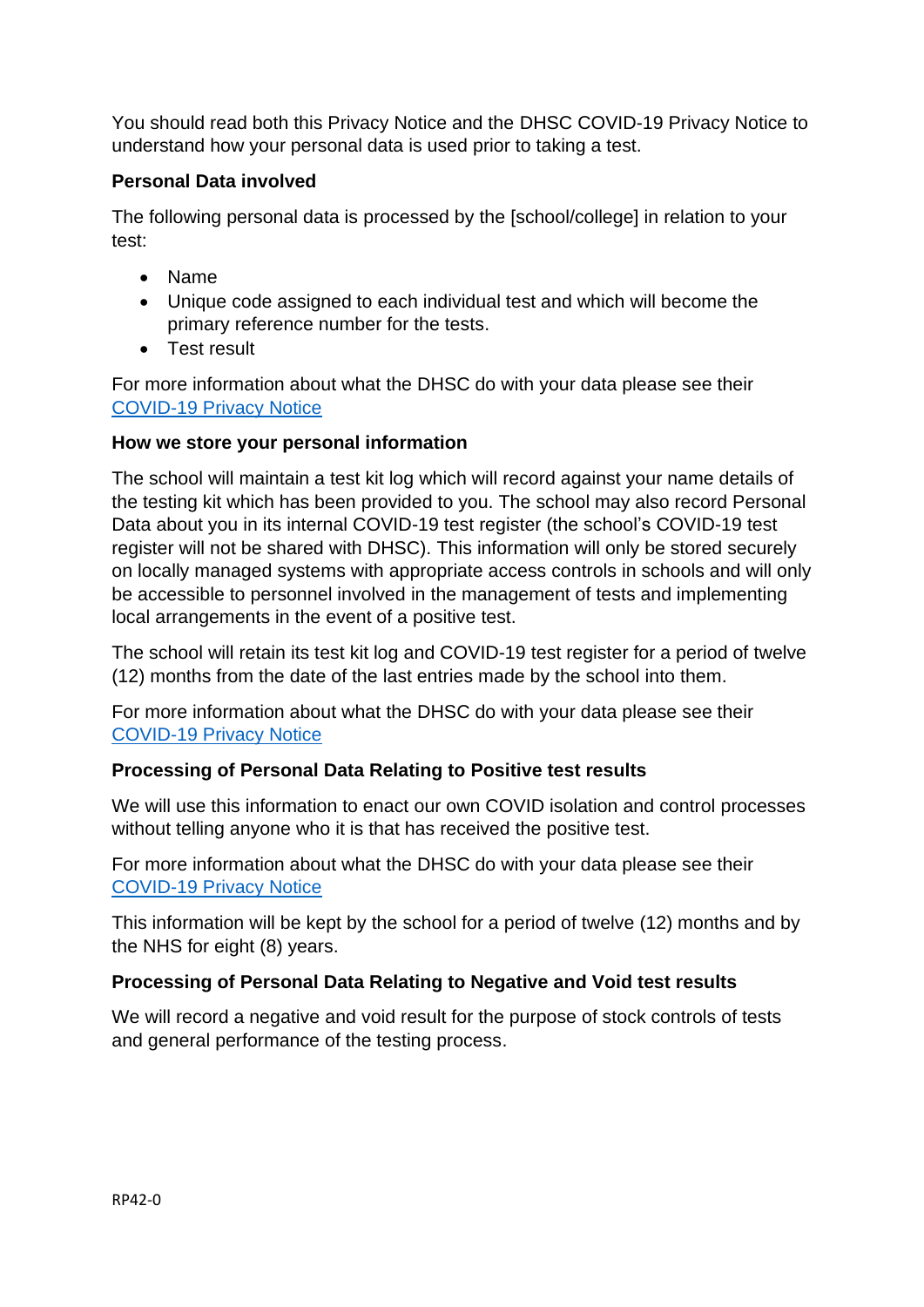## **Data Sharing Partners**

The personal data associated with test results will be shared with

- DHSC, NHS, PHE to ensure that they can undertake the necessary Test and Trace activities and to conduct research and compile statistical information about Coronavirus.
- Your GP the NHS may share the information you provide with your GP to maintain your medical records and to offer support and guidance as necessary. Any data you provide to the [school/college] will not be shared with your GP.
- Local Government to undertake local public health duties and to record and analyse local spreads.

Personal Data in the school's test kit log will be shared with DHSC to identify which test kit has been given to which individual in the event of a product recall. The school will not share its internal COVID-19 test register with DHSC.

#### **Your Rights**

Under data protection law, you have rights including:

**Your right of access** - You have the right to ask us for copies of your personal information.

**Your right to rectification** - You have the right to ask us to rectify personal information you think is inaccurate. You also have the right to ask us to complete information you think is incomplete.

**Your right to erasure** - You have the right to ask us to erase your personal information in certain circumstances.

**Your right to restriction of processing** - You have the right to ask us to restrict the processing of your personal information in certain circumstances.

**Your right to object to processing** - You have the the right to object to the processing of your personal information in certain circumstances.

**Your right to data portability** - You have the right to ask that we transfer the personal information you gave us to another organisation, or to you, in certain circumstances.

You are not required to pay any charge for exercising your rights. If you make a request, we have one month to respond to you.

Please contact us at [kpilkington@avesc.derbyshire.sch.uk](mailto:kpilkington@avesc.derbyshire.sch.uk) if you wish to make a request.

#### **How to complain**

If you have any concerns about our use of your personal information, you can make a complaint to us at [kpilkington@avesc.derbyshire.sch.uk.](mailto:kpilkington@avesc.derbyshire.sch.uk)